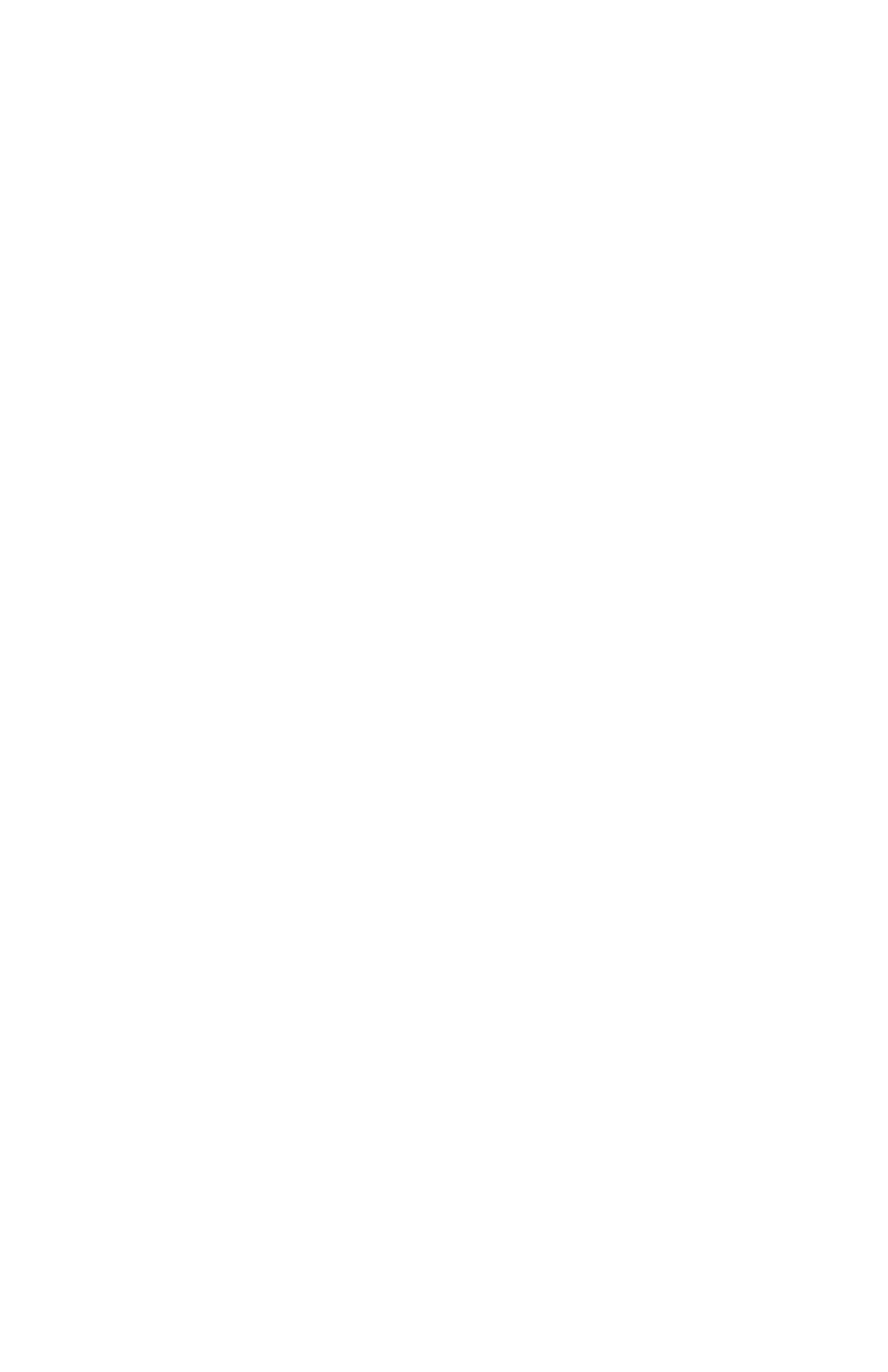# **ELECTRONIC FUNDS TRANSFER AGREEMENT AND DISCLOSURES**

# **Agreement**

1. Issuance of Card or Personal Identification Number.

In this Agreement and Disclosures ("Agreement"), the words "you," "your," and "party" refer to any person to whom a Texas Trust Credit Union Debit MasterCard or Debit Business MasterCard (collectively, "Card") is issued, any person to whom a Personal Identification Number ("PIN") or Access Code is issued in connection with any such Card or other electronic fund transfer service, any person authorized to use or given access to use to any such Card or PIN or Access Code, and any owner on any Credit Union account ("Account") which may be accessed by the Card or the PIN or Access Code. The words "we," "us," "our," and "Credit Union" refer to Texas Trust Credit Union. You agree that any use of a Card or a PIN or Access Code by you shall be governed by the terms and conditions set forth in this Agreement, as well as the terms of your Membership and Account Agreement with us, which is incorporated into this Agreement by reference. Capitalized terms appearing herein but not defined shall have the same meaning as in the Membership and Account Agreement. If the terms of this Agreement should be interpreted to conflict with any other agreement you have with us, the terms herein shall control. You may not transfer an issued Card to another person, nor may you assign this Agreement without our written consent.

2. Overdrafts.

You agree that you will not use your Card and PIN or Access Code to withdraw or transfer funds from your Account in amounts exceeding the available balance in your Account at the time of any such transfer. You agree that we will be under no obligation to make a withdrawal or transfer if there are insufficient funds in your Account. If your Account has sufficient funds to cover one or more but not all checks, withdrawal orders, or electronic funds transfer during any given business day, we may honor those items, allow those withdrawals, or make any such electronic funds transfer in any order that we choose in our sole discretion including honoring first any such checks, orders, or transfers payable to us, and dishonoring or refusing any item, order, or transfer for which there are insufficient funds available thereafter. If you have overdraft protection with us, you agree that your use of the Card and PIN shall be subject to the overdraft and overdraft protection provisions of the Membership and Account Agreement.

3. Card, PIN and Access Code Security.

Each Card that we issue to you must be signed by the person authorized to use the Card. You agree to keep your Card and PIN and Access Codes in a place of safekeeping, to refrain from disclosing your PIN and Access Codes to any third party, to refrain from writing your PIN on your Card, and to refrain from recording or displaying your PIN and Access Codes in such a manner that it will be accessible by third parties. You agree that the use of the Card or PIN or Access Code by (i) you, (ii) any other applicant, (iii) any party to any of your Accounts which may be accessed by the Card, (iv) anyone you permit or authorize to use your Card or PIN or Access Code, and (v) anyone to whom you disclose your PIN or Access Code or give access to your Card or PIN or Access Code shall be deemed an authorized use for which you shall be liable. You will be responsible for reporting the loss or theft of your Card or PIN or Access Code to us as soon as possible after the loss or theft. Our security procedures include the requirement of a PIN, Access Code or signature verification for each transaction. If a Debit Business MasterCard is issued in connection with a Business Account, as an additional security measure, you agree to regularly instruct and require each Authorized Signer to (i) sign the Card and any renewal or replacement Cards immediately upon receipt, (ii) keep the Card and PIN separate, in a place of safekeeping, and in the Authorized Signer's sole possession, (iii) refrain from disclosing the PIN to any unauthorized third party or writing the PIN on the Card, (iv) use the Card or PIN for business purposes only and only as authorized by us from time to time, (v) retain all transaction receipts (never throw them in the trash, leave them at the transaction site, or otherwise make them available to unauthorized persons) and promptly verify receipts and other transactions against your Account statement, (vi) immediately report all crimes to us or a law enforcement official, and (vii) immediately report the loss or theft of your Card or PIN or any known or suspected unauthorized use of the Card or PIN to us. Business Account Owners agree to notify us immediately when you terminate an Authorized Signer's rights to use the Card and promptly return the Card to us. You acknowledge and represent that these security procedures provide a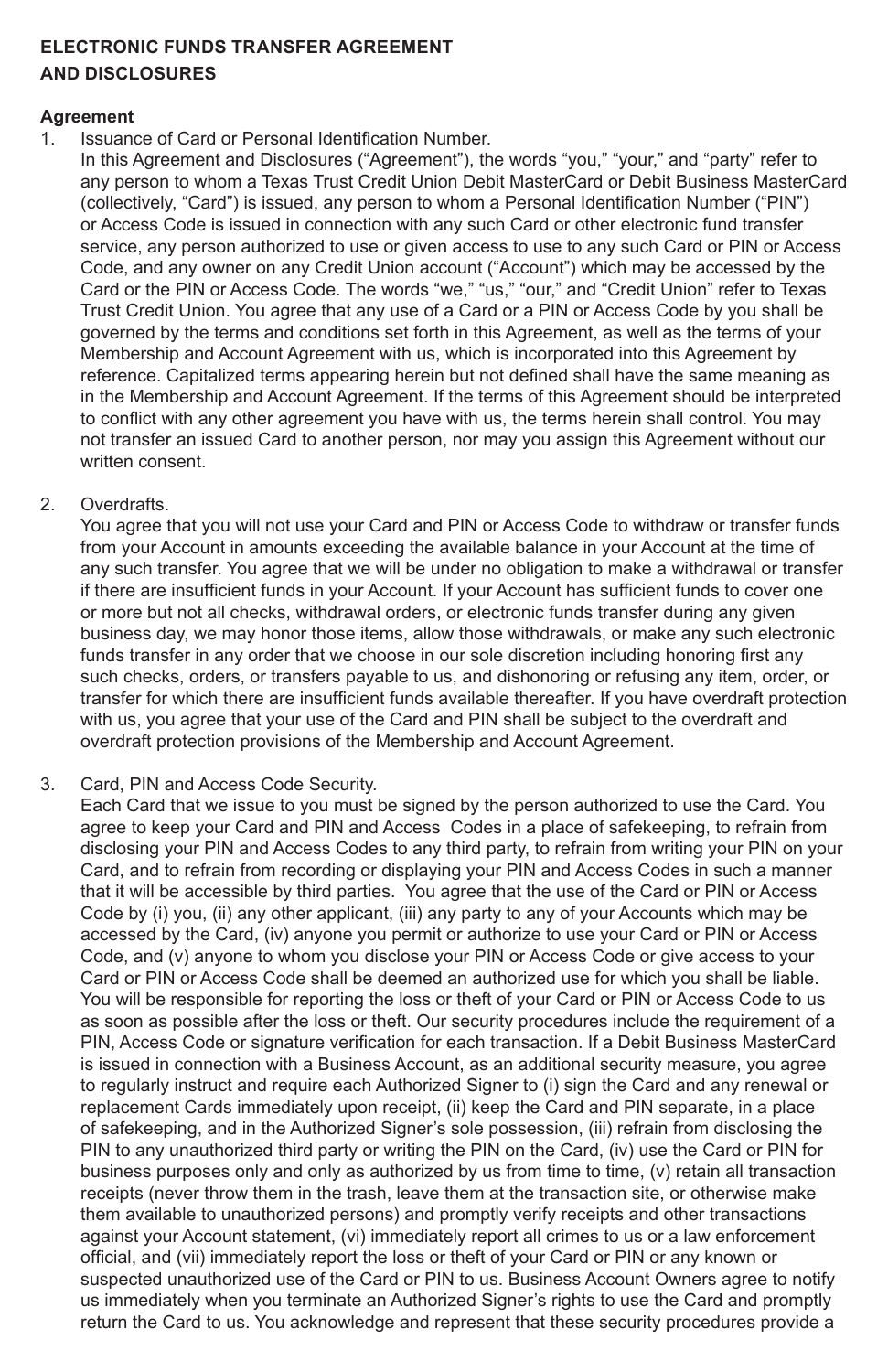commercially reasonable degree of protection against unauthorized use of the Card and PIN in view of your business or organization's particular circumstances. We assume no duty to discover any breach of security by you or any Authorized Signer or any unauthorized disclosure or use of a PIN.

4. Surrender, Cancellation, and Amendment.

You agree to surrender your Card to us upon demand. You agree, further, that the Card shall at all times remain our property and that we may cancel this Agreement at any time, subject to such notification as may be required by applicable law. If a Card is not used for a period of more than one year, we may revoke authorization for the Card without notice. You may terminate this Agreement or any Authorized Signer's Card privileges at any time by notifying us in writing. Your notice will be effective after we have received it and had a reasonable opportunity to act upon it. You agree to obtain the Card from any Authorized Signer whose Card privileges are terminated and return it to us promptly. You will remain liable for transactions completed by an Authorized Signer before termination. You also agree that we may add to, change, or delete the terms of this Agreement and Disclosures from time to time, subject to such notification as may be required by applicable law. Use of a Card or PIN or Access Code following notice of an amendment constitutes your acceptance of the amended terms. We may not give you advance notice of a change in terms to this Agreement and Disclosures if an immediate change is necessary in order to maintain or restore the security of our Card services or your Account. Any modification or waiver of your obligations or of our rights under this Agreement must be made in writing and signed by us to be effective.

5. Business, Organization, and Association Accounts. You acknowledge and agree that the Card and any PIN or Access Code provided to you may be used for business purposes only and may not be used for personal, household, or family purposes. You agree to implement reasonable measures to ensure that any Card and PIN and Access Code are used for business purposes only.

6. Debit MasterCard and Debit Business MasterCard Transactions.

Each Card issued to you must be signed by the person authorized to use the Card. By signing, using, or allowing another person to use your Card, you agree to be bound by the terms on the back of the Card and the terms appearing in this Agreement and Disclosures. Your use of the Card for purchases or obtaining cash at merchant locations will result in debits to your Account, and you may not defer payment of these debits as with credit card transactions. You may be asked to sign a sales slip, withdrawal slip or other document, or just provide your card number. The Credit Union is not liable for the refusal or inability of any electronic terminal, merchant or financial institution to honor the Card or to complete a withdrawal from your Account or for their retention of the Card. The transaction amount including any charges imposed by the merchant, financial institution, or Credit Union will be deducted from the Account. We may debit or place a hold on your Account for a transaction either on the day it is presented to us for payment, by electronic or other means, or on the day we receive notice of the transaction, whichever is earlier. If a merchant or other financial institution requests an authorization for a transaction, we may place a hold on funds in your Account for up to three days for the authorized transaction amount. As a result, you will not have access to the funds on hold other than for the transaction authorized for the period of the hold. Furthermore, because your Card is a debit card and not a credit card, if you have a problem with the quality of property or services that you have purchased with your Card, you will have to settle the matter directly with the merchant.

 $7^{\circ}$ **Notices** 

You agree to notify us immediately if your address or telephone numbers change. Except as otherwise provided in this Agreement and Disclosures, all notices and other communications shall be in writing and delivered by first class mail. Written notices to the Credit Union shall be delivered to the address appearing in the Disclosures below. Notices to the Account Owner shall be delivered to Account Owner's address of record on file with the Credit Union. Either party may change its contact information for receiving notices by notifying the other party in accordance with this section.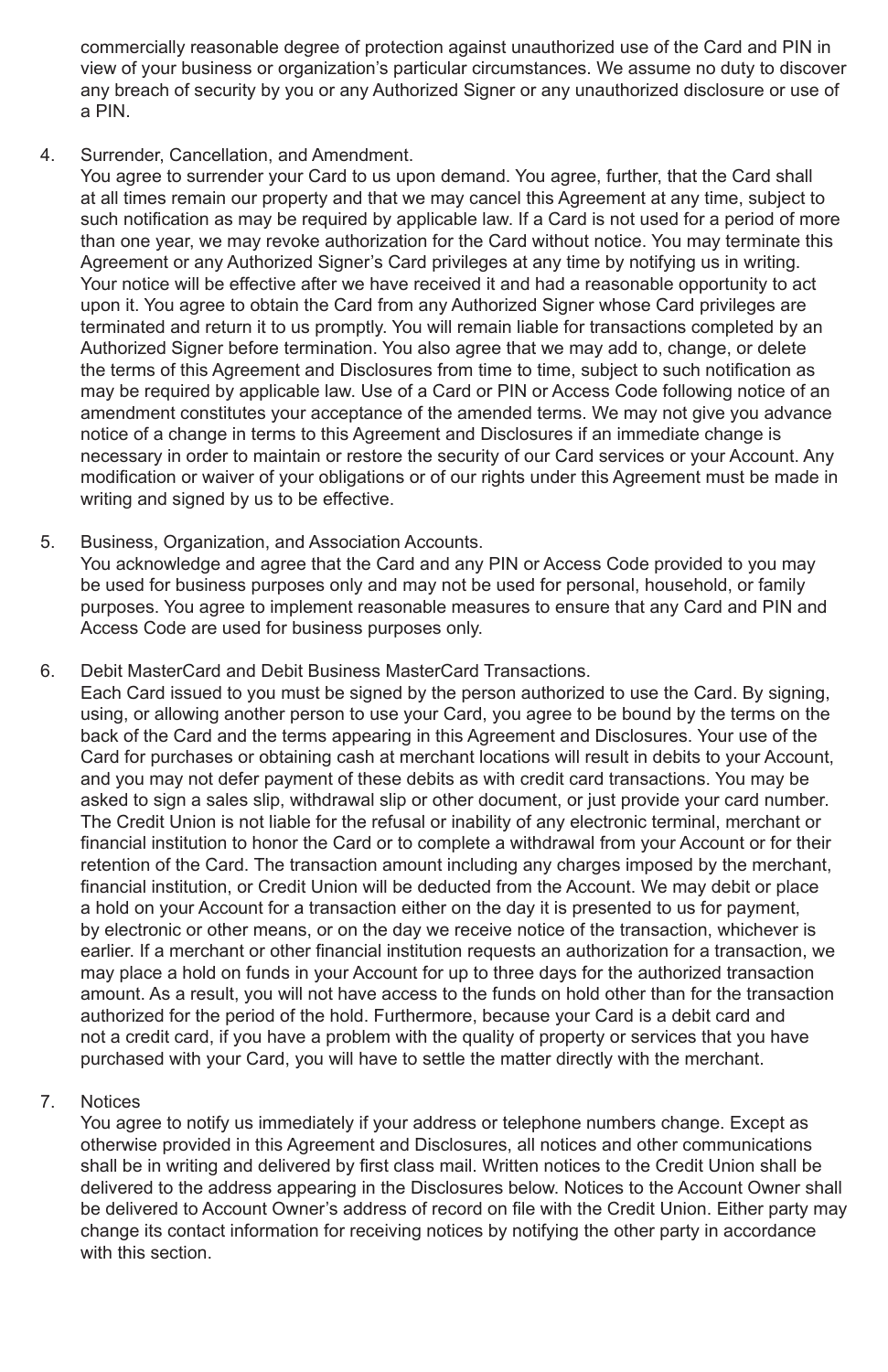# **Disclosures - Note to Business, Association, and Organization Account Holders.**

The following Disclosures are provided for the benefit of consumers pursuant to the Electronic Funds Transfer Act and Federal Reserve Board Regulation "E." The Act and Regulation do not apply to business, association, or organization Accounts. If you are a Business Account holder, Section 9 below does not apply to you (except for the Debit Business MasterCard zero liability rules). Please refer to Sections 10 and 11 for Business' liability for unauthorized use of an electronic funds transfer service and the Credit Union's liability under the Agreement and Disclosures. The remainder of the Electronic Funds Transfer Act Disclosures are provided for informational purposes only and are not intended to expand the scope or coverage of the Act or Regulation to Business Accounts.

# **1. Transfer Types**

The following electronic fund transfer services are available:

Debit MasterCard and Debit Business MasterCard Account Access – You may use your Card and PIN to:

- Pay for purchases at places that have agreed to accept the Card.
- Obtain cash from a merchant, if the merchant permits, or from a participating financial institution.

Your Card also functions as an automated teller machine (ATM) card. Business Accounts must maintain a Checking Account in good standing with us in order to have ATM access to Business Savings Account(s) using the Card. Using your Card and PIN, you may access your Accounts and perform the following transactions at ATMs:

- Withdraw cash from your Checking and Savings Accounts
- Transfer funds between your Checking and Savings Accounts
- Obtain balances for your Checking and Savings Accounts

Some of these services may not be available at all ATM terminals.

Transfer Limitations – We reserve the right to limit the amount or frequency of withdrawals or transfers and to impose other limits or restrictions on the use of your Card, subject to such notification as is required by applicable law.

Please refer to our Rate and Fee Schedule accompanying this Agreement and Disclosures for a disclosure of daily limits for point-of-sale transactions and cash advances.

- You may not conduct point-of-sale transactions from your Savings Account(s).
- These limits may be lower for ATMs owned by third parties with different rules or by merchants. The types of transactions or amounts that may be withdrawn at ATMs may vary from machine to machine.
- You may transfer amounts up to the balance of the available funds in your Account at the time of the withdrawal or transfer.
- Occasionally, we may allow you to withdraw more than the daily limitations disclosed in our Rate and Fee Schedule. You agree that you will not withdraw more than the amount of funds available in your Account(s). However, if we allow you to use your Card to withdraw an amount exceeding the available funds in your Account(s), you will be responsible for all amounts you owe to the Credit Union.

Please see the Transfer Limitations section for important information concerning Card transfer limitations.

### **VIPS - Voice Information Phone System**

**Account Access** – You may use your Access Code to:

- Obtain balances on all Accounts, including Savings, Checking, Certificates of Deposit, and all loans except mortgage and business loans.
- Transfer funds between your Savings and Checking Accounts.
- Make loan payments from your Savings and Checking Accounts to all loans except mortgage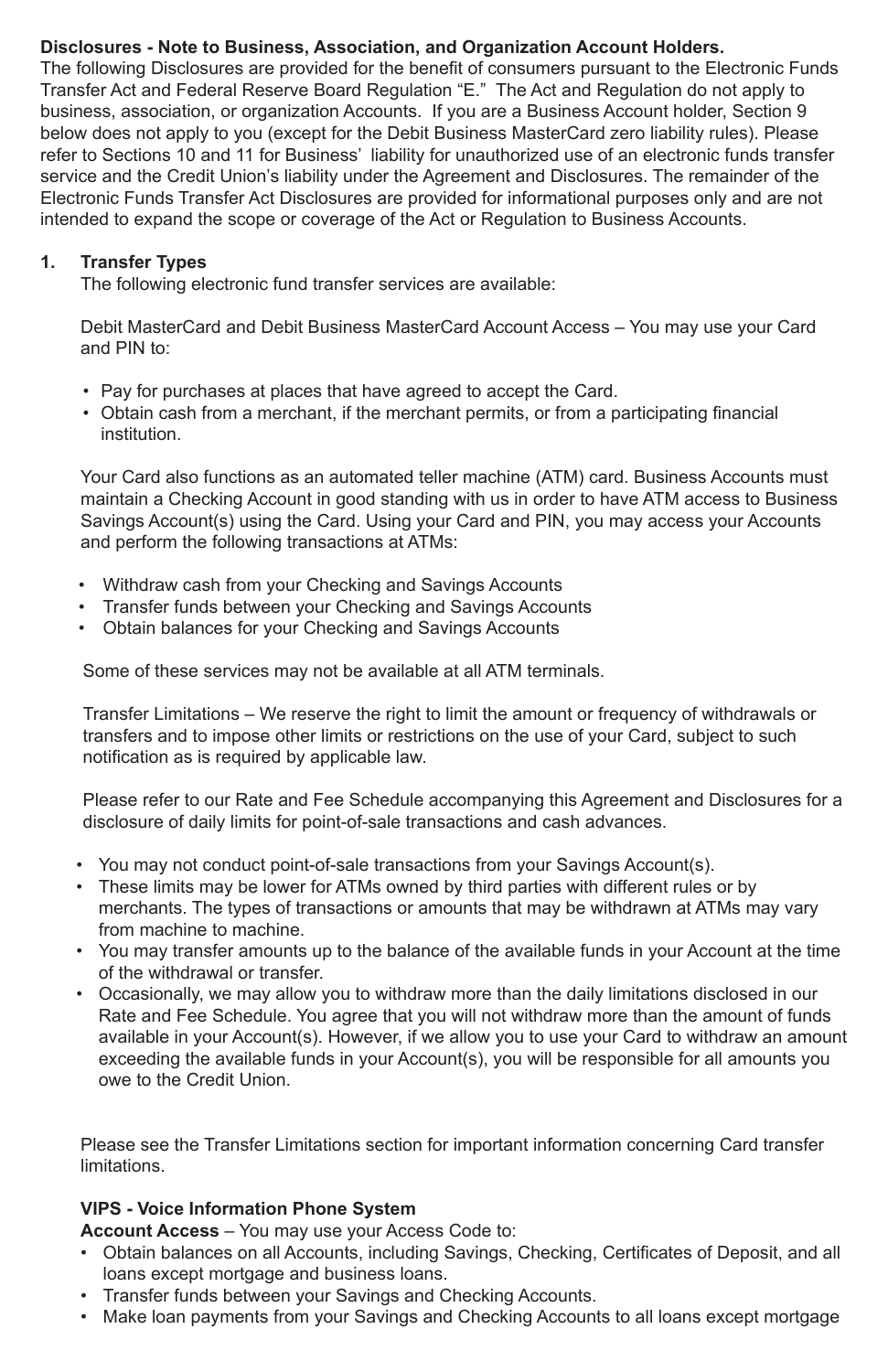or business loans.

- Find out if certain checks have cleared.
- Find out the last 10 deposits, last 10 ATM transactions, last 10 ACH deposits, last 10 ACH withdrawals, last 10 payroll deposits, or find out last 10 checks cleared.
- Find out year-to-date dividends, last dividend, and prior year dividends.
- Find out your year-to-date interest paid on loans and prior year interest paid on loans.
- Request that a withdrawal by check from your Savings Account be mailed to the address listed for your Account.
- Request an advance on your line-of-credit, if applicable.

Please see the Transfer Limitations section for important information concerning VIPS transfer limitations.

# **Online Banking**

Account Access -- You may use your Access Code to:

- Obtain balances on all Accounts, including Savings, Checking, Certificates of Deposit, and all loans.
- Transfer funds between your Savings and Checking Accounts.
- Make loan payments from your Savings and Checking Accounts.
- Find out if certain checks have cleared.
- Find out year-to-date dividends, last dividend, and prior year dividends.
- Find out your year-to-date interest paid on loans and prior year interest paid on loans.
- Find out the current Annual Percentage Rate on loans.
- Find out the current Annual Percentage Yield on Savings Accounts, Checking Accounts, and Certificates of Deposit.
- View a summary of all your deposits and loan account balances.
- Review Account history of Savings Accounts, Checking Accounts, Certificates of Deposit, and Loan Accounts.

Please see the Transfer Limitations section for important information concerning Online Banking transfer limitations.

Bill Payment Service

You may arrange to have bills paid from your Checking Account through the Bill Payer service. Your contractual arrangement for the Bill Payer Service provides for additional terms, conditions, disclosures and limitations. Please refer to the Terms and Conditions of the Bill Payment Service for more information

### **Direct Deposit and Preauthorized Withdrawal Transfers**

You may make arrangements for certain direct deposits to be accepted into your Checking or Savings Accounts or to pay certain recurring bills from your Checking or Savings Accounts.

Please see the Transfer Limitations section for important information concerning preauthorized withdrawal transfers

### **Electronic Check Conversion**

If you pay for something by check and the merchant or payee permits, you may authorize the merchant or payee to make a one-time electronic payment from your Checking Account using information from your check to pay for the purchase or to pay a bill. You may also authorize a merchant or payee to electronically debit your Checking Account for returned check fees. You are deemed to have authorized these transfers if you sign an authorization or if you engage in the transaction after receiving notice that the transfer will be treated as an electronic fund transfer.

### **2. Transfer Limitations for Membership/Regular Share Accounts.**

Federal law provides that during any monthly statement cycle, you are permitted or authorized to make no more than six withdrawals and/or transfers from your Savings Account(s) to another internal or external account by means of a preauthorized transfer, check, draft, debit card, or other order made by the depositor and payable to third parties. If you have automatic overdraft protection from your Savings Account, VIPS, or Online Banking services with us, transfers from your Savings Account using these services count toward this limitation. Transfers and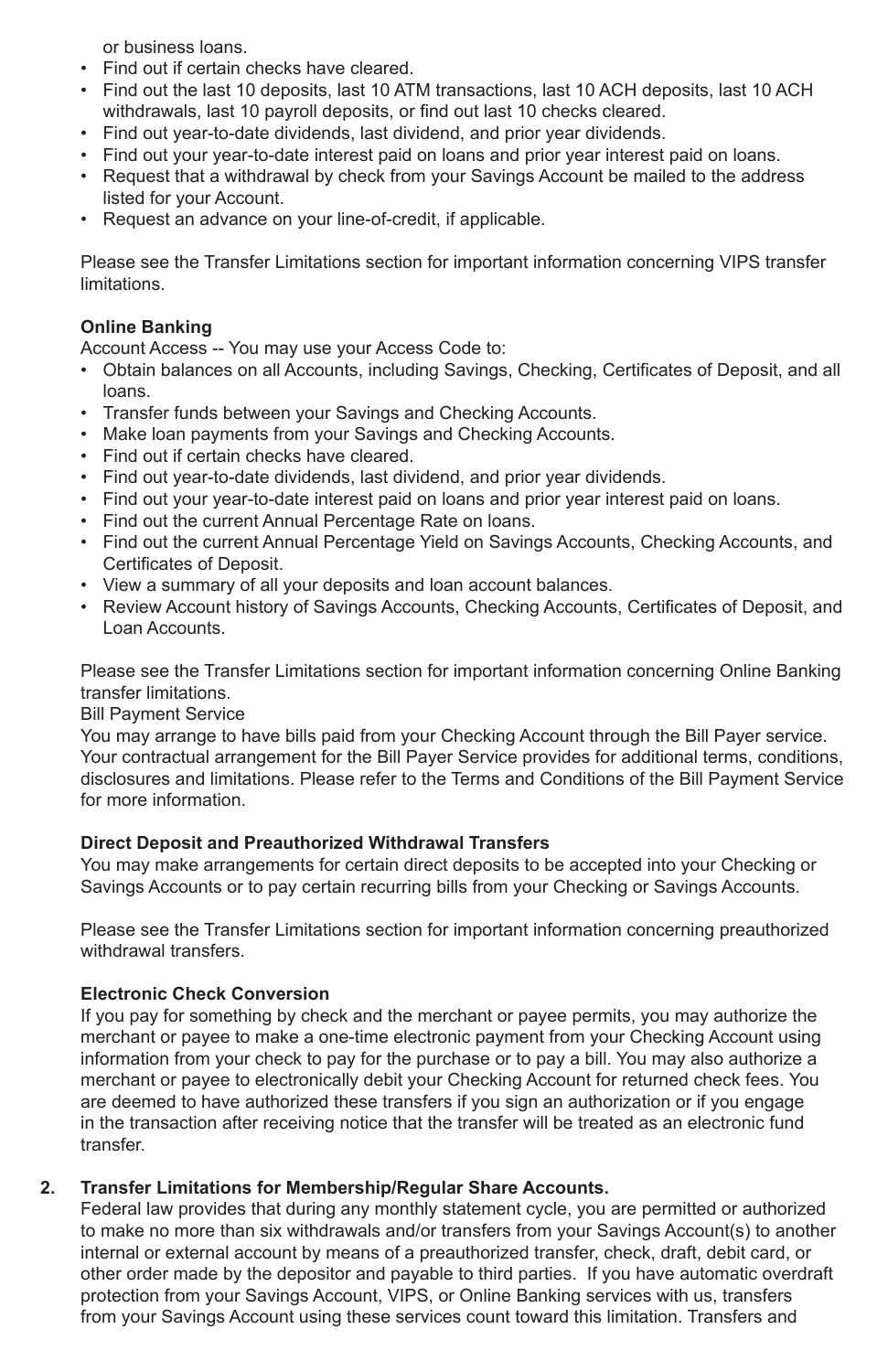withdrawals performed in person or at an ATM are not included in this transfer limitation. If you exceed this transfer limitation, your Account may be subject to closure.

### **3. Fees.**

Please refer to our Rate and Fee Schedule accompanying this Agreement and Disclosures for a disclosure of fees and charges that apply in connection with your use of Electronic Funds Transfer services. In addition to the fees disclosed on our Rate and Fee Schedule, when you use an ATM not owned by us, you may be charged an additional fee by the ATM operator or any network used. And you may be charged an additional fee for a balance inquiry even if you do not complete a funds transfer.

#### **4. Business Days.**

Our business days are Monday through Saturday, excluding federal holidays.

#### **5. Documentation.**

- a. Terminal Transfers. You can get a receipt at the time you make any transfer to or from your Account using an ATM or a point of sale terminal.
- b. Periodic Statements. You will receive a monthly Account statement from us unless there are no transfers in a particular month. In any case, you will receive an Account statement from us at least quarterly unless your Account has been inactive for at least one year.
- c. Direct Deposits. If you have arranged to have direct deposits made to your Account at least once every 60 days from the same person or company, the person or company making the deposit will tell you every time they send us the money.

#### **6. Preauthorized Payments.**

a. Right to Stop Payment of Preauthorized Transfers and Procedure for Doing So. If you have arranged in advance to make regular payments from your Account, you can stop any of these payments. Here's how:

Call us at 972.263.5171 or write to us at TXTCU, P.O. Box 2260, Mansfield, TX 76063-0047, in time for us to receive your request three business days or more before the payment is scheduled to be made. If you call, we may also require you to put your request in writing and get it to us within 14 days after you call. We will charge a fee as set forth in our Rate and Fee Schedule for each stop payment order you give.

You may not stop payment of transactions performed with a Card, even if the transaction has not yet posted to your Account.

- b. Notice of Varying Amounts. If these regular payments may vary in amount, the person or company you are going to pay will tell you, ten days before each payment, when it will be made and how much it will be. You may choose instead to get this notice only when the payment would differ by more than a certain amount from the previous payment or when the amount would fall outside certain limits that you set.
- c. Liability for Failure to Stop Payment of Consumer Preauthorized Transfer. For consumer Accounts only, if you order us to stop one of these payments three business days or more before the transfer is scheduled, and we do not do so, we may be liable for your losses or damages. We will not be liable for your losses or damages, however:
	- If, through no fault of ours, you do not have enough money in your Account to make the transfer.
	- If the transfer would go over the credit limit on your overdraft line.
	- If the ATM machine where you are making the transfer does not have enough cash.
	- If the point-of-sale terminal system was not working properly and you knew about the breakdown when you started the transfer.
	- If circumstances beyond our control (such as fire or flood) prevent the transfer, despite reasonable precautions that we have taken.

There may be other exceptions stated in our Agreement with you.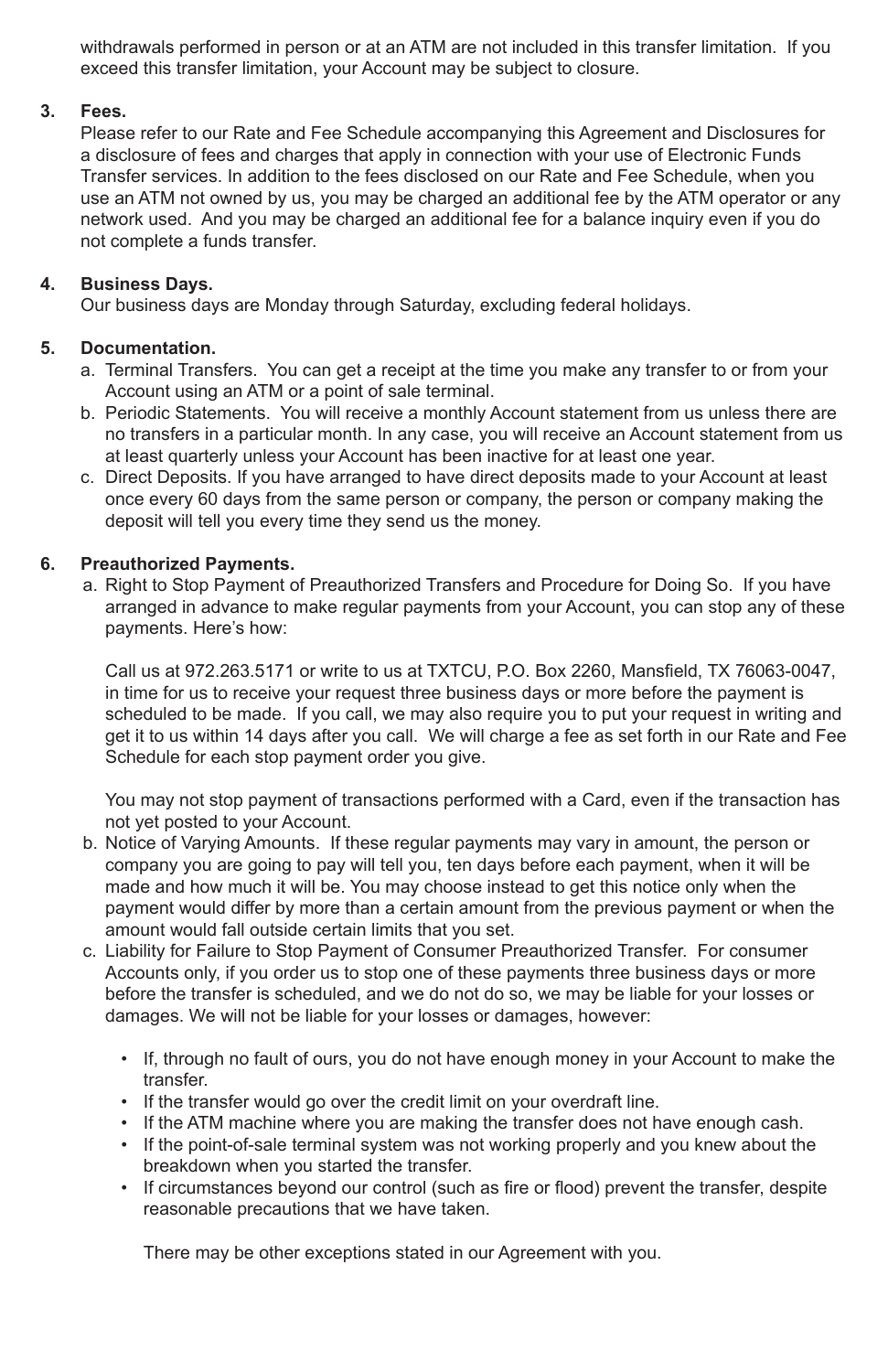### **7. Contact in Event of Unauthorized Transfer.**

If you believe your Card or PIN or Access Code has been lost or stolen or that someone has transferred or may transfer money from your Account without your permission, call:

972.263.5171 or 800.527.3600 or write: Texas Trust Credit Union P.O. Box 2260 Mansfield, TX 76063-0047

You should also call the number or write to the address listed above if you believe a transfer has been made using the information from your check without your permission.

### **8. Confidentiality.**

We agree to maintain your financial information as confidential and will exercise the same standard of care and security to protect your information as we use to protect our own confidential information. We may, however, disclose information to third parties about your Account or the transfers you make:

- a. Where it is necessary for completing transfers, or
- b. In order to verify the existence and condition of your Account for a third party, such as a credit bureau or merchant, or
- c. In order to comply with government agency or court orders or as otherwise required by law, or
- d. If you give us your written permission.

#### **9. Your Liability for Unauthorized Transfers and Advisability of Prompt Reporting.**

Tell us immediately if you believe your Card or PIN or Access Code has been lost or stolen, or if you believe that an electronic fund transfer has been made without your permission using information from your check. Telephoning is the best way of keeping your possible losses down. You could lose all the money in your Account (plus your maximum overdraft line of credit).

a. For Point-of-Sale Transactions with Your Debit MasterCard or Debit Business MasterCard. If you believe your Card or PIN has been lost or stolen, you will not be liable once you notify us that someone may or has used your Card or PIN without your permission. This zero liability limitation does not apply unless (i) you have exercised reasonable care with the Card, (ii) you have not reported two or more incidents of unauthorized use on your Account within the preceding 12 months, and (iii) your Account is in good standing. This limitation also does not apply to ATM transactions or if the PIN was used as the cardholder verification method for the unauthorized transaction. If you do not meet these conditions and you are a consumer cardholder, your liability will be determined under the standards set forth in subsection (b). Businesses not meeting the conditions above are subject to unlimited liability for unauthorized Card use.

Note to Business, Association, and Organization Accounts: The following consumer liability limitations do not apply to Business Accounts.

b. For All Other Transactions. For consumer Debit MasterCard transactions in which zero liability does not apply, and for all other types of consumer electronic funds Transfer transactions, if you tell us within two business days, you can lose no more than \$50 if someone used your Card or PIN or Access Code without your permission.

If you do NOT tell us within two business days after you learn of the loss or theft of your Card or PIN or Access Code, and we can prove we could have stopped someone from using your Card or PIN or Access Code without your permission if you had told us, you could lose as much as \$500.

Also, if your statement shows transfers that you did not make, including those made by Card, PIN, Access Code, or other means, tell us at once. If you do not tell us within 60 days after the statement was mailed to you, you may not get back any money you lost after the 60 days if we can prove that we could have stopped someone from taking the money if you had told us in time.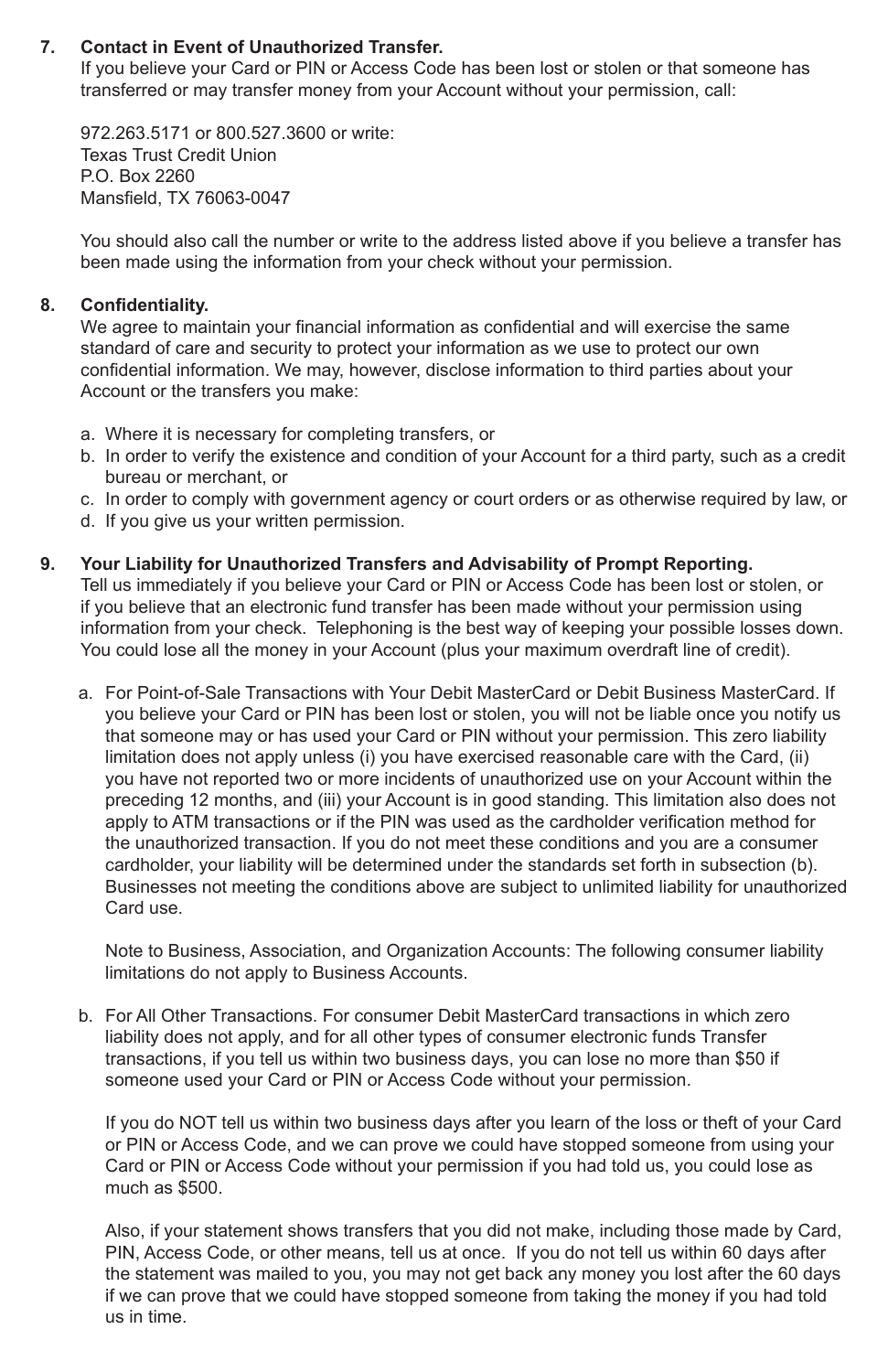If a good reason (such as a long trip or a hospital stay) kept you from telling us, we will extend the time periods.

### **10. Business, Association, and Organization Account Liability for Unauthorized Use.**

You acknowledge and agree that the issuance of a Card and/or a PIN or Access Code in connection with a Business Account affords ready access to the Account by the person or persons authorized by the Account Owner, as well as any other persons who are provided access to the Card or PIN or Access Code or who otherwise obtain the Card or PIN or Access Code whether by way of negligence, theft, collusion, or otherwise. As a result, except as otherwise expressly provided in the Agreement and Disclosures, you acknowledge and agree that the Account Owner and all persons authorized by the Account Owner to receive a Card or PIN or Access Code, are jointly and severally liable for their use and that we will not be liable for any loss resulting from the unauthorized use of the Card or a PIN. The Account Owner and all of the Authorized Signers jointly and individually agree to indemnify, release, and hold us harmless from any claims, demands, expenses, losses, or damages, including legal fees and expenses, arising out of, resulting from, or directly or indirectly related to the issuance or use of any Card or PIN or Access Code pursuant to this Agreement. You acknowledge and agree that you will not have the benefit of any consumer law limiting your liability with respect to unauthorized use of the Card or PIN or Access Code.

#### **11. Credit Union's Liability.**

If we do not complete a transfer to or from your Account on time or in the correct amount according to our agreement with you, we may be liable for your losses or damages. However, there are some exceptions. We will NOT be liable, for instance:

- If, through no fault of ours, you do not have enough money in your Account to make the transfer.
- If you have an overdraft line of credit with us and the transfer would exceed your credit limit.
- If the terminal or system where you are making the transfer does not have enough cash.
- If the terminal or system was not working properly and you knew about the breakdown when you started the transfer.
- If circumstances beyond our control (such as fire or flood) prevent the transfer, despite reasonable precautions that we have taken.
- There may be other exceptions stated in our Agreement with you.

For Business Accounts, we will only be liable under this Agreement if you prove that our failure was caused by our willful misconduct or gross negligence and that you incurred actual damages. You agree to hold us harmless from any costs or damages that we sustain as a result of carrying out your instructions.

IN NO EVENT WILL WE BE LIABLE TO A BUSINESS, ASSOCIATION, OR ORGANIZATION FOR ANY INDIRECT, SPECIAL, INCIDENTAL, PUNITIVE, OR CONSEQUENTIAL DAMAGES, INCLUDING LOSS OF PROFITS OR REVENUES, EVEN IF WE HAVE BEEN ADVISED OF THE POSSIBILITY OF THEM.

#### **12. In Case of Errors or Questions about Your Electronic Transfers.**

Call or write us at the telephone number or address listed in these Disclosures as soon as you can if you think your statement or receipt is wrong or if you need more information about a transfer listed on the statement or receipt. We must hear from you no later than 60 days (15 days for Business Accounts) after we sent the FIRST statement on which the problem or error appeared.

- Tell us your name and Account number.
- Describe the error or the transfer you are unsure about, and explain as clearly as you can why you believe it is an error or why you need more information.
- Tell us the dollar amount of the suspected error.

If you tell us orally, we may require that you send us your complaint or question in writing within 10 business days.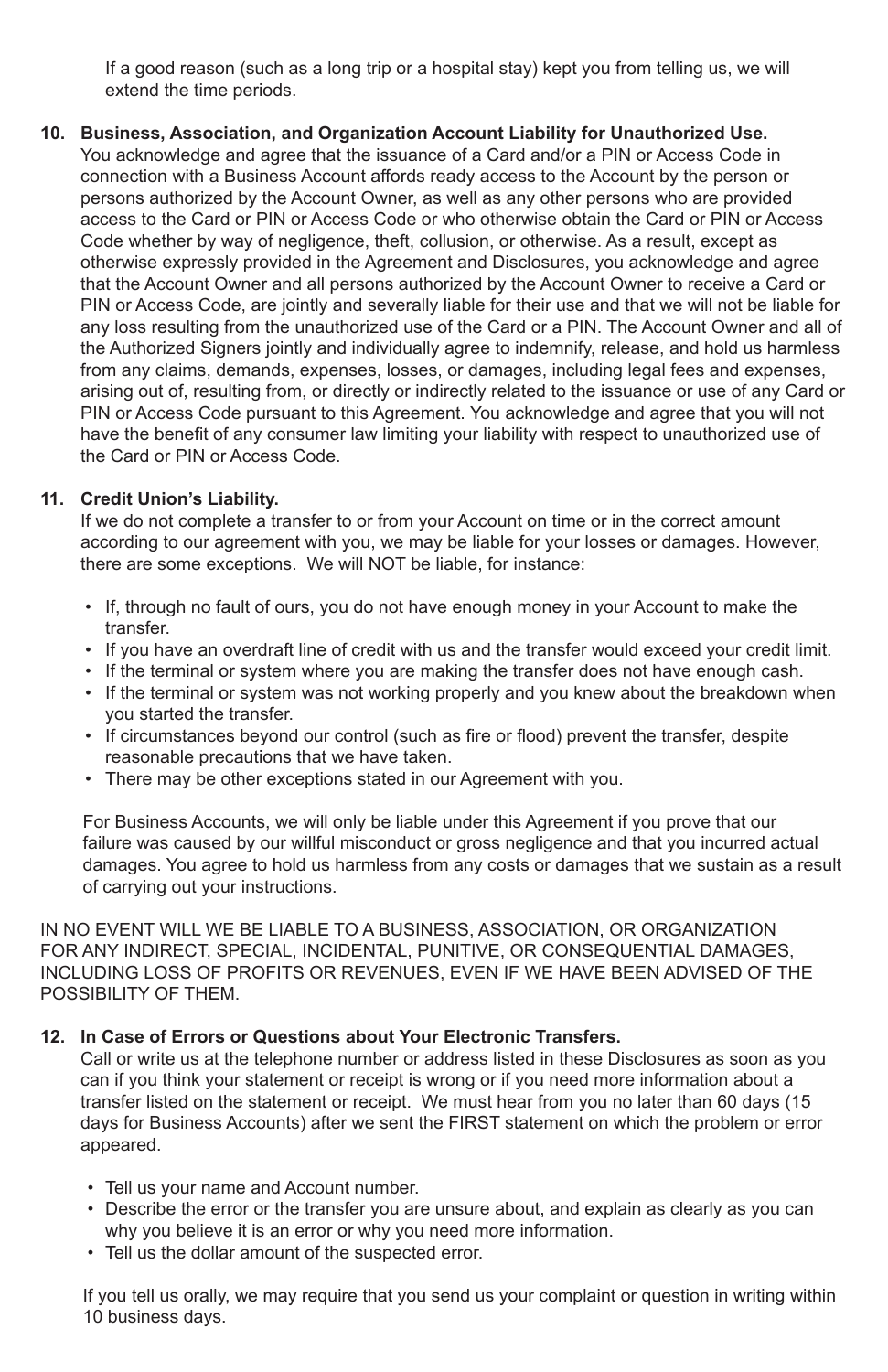We will determine whether an error occurred within 10 business days after we hear from you and will correct any error promptly. If we need more time, however, we may take up to 45 days to investigate your complaint or question. If we decide to do this, we will credit your Account within 10 business days for the amount you think is in error, so that you will have use of the money during the time it takes us to complete our investigation. If we ask you to put your complaint or question in writing and we do not receive it within 10 business days, we may not credit your Account.

For errors involving new Accounts, point-of-sale, or foreign-initiated transactions, we may take up to 90 days to investigate your complaint or question. For new Accounts, we may take up to 20 business days to credit your Account for the amount you think is in error.

We will tell you the results within three business days after completing our investigation. If we decide that there was no error, we will send you a written explanation. You may ask for copies of the documents that we used in our investigation.

### **13. Debit MasterCard, Debit Business MasterCard, and MasterCard Credit Card Currency Conversion.**

If you effect an international transaction with your Card, MasterCard International will convert the charge into a U.S. dollar amount. MasterCard International will use its currency conversion procedure, which is disclosed to institutions that issue MasterCard cards. Currently, the currency conversion rate used by MasterCard International to determine the transaction amount in U.S. dollars for such transactions is generally either a government-mandated exchange rate or a wholesale exchange rate selected by MasterCard International for the applicable currency on the day the transaction is processed, which rate may differ from the applicable rate on the date the transaction occurred or when the transaction is posted to your Account.

#### **14. Illegal Transactions.**

You agree that you will not cause or allow your Card or PIN to be used in any manner or for any transaction that we believe poses an undue risk of illegality and we may refuse to authorize any such use or transaction. If you use your Card or PIN for a transaction that is determined to be illegal, you will be liable for the transaction. You also waive any right to take legal action against the Credit Union for your illegal use of your Card or PIN, and you agree to indemnify and hold the Credit Union and MasterCard International, Inc. harmless from and against any lawsuits, other legal action, or liability that results directly or indirectly from such illegal use.

### **15. ATM Safety Precautions.**

Exercise discretion when using an ATM or night deposit facility. Observe basic safety precautions. Prepare for any ATM transactions prior to approaching the ATM or night deposit facility. Retain your receipts, and do not leave them at the ATM or night deposit facility. Do not lend your Card to anyone, and do not leave your Card or any other documents at the ATM or any night deposit facility. Keep your PIN secret and memorize it. Do not give anyone information regarding your Card or PIN over the telephone. When using an ATM, place your body in a position so that you will prevent others from observing your PIN when entered. At any ATM or night deposit facility, keep a lookout for any suspicious activity near the facility and assure yourself that the facility and all approaches to the facility are well lighted. Conceal cash received from an ATM to the best of your ability and count it after you have left the ATM. If anyone offers assistance while you are operating an ATM, do not accept it. If you have begun a transaction, consider canceling the transaction and leaving the ATM location. Finally, compare your receipts against the statements you receive and notify us immediately if you suspect that an error or unauthorized transaction has occurred.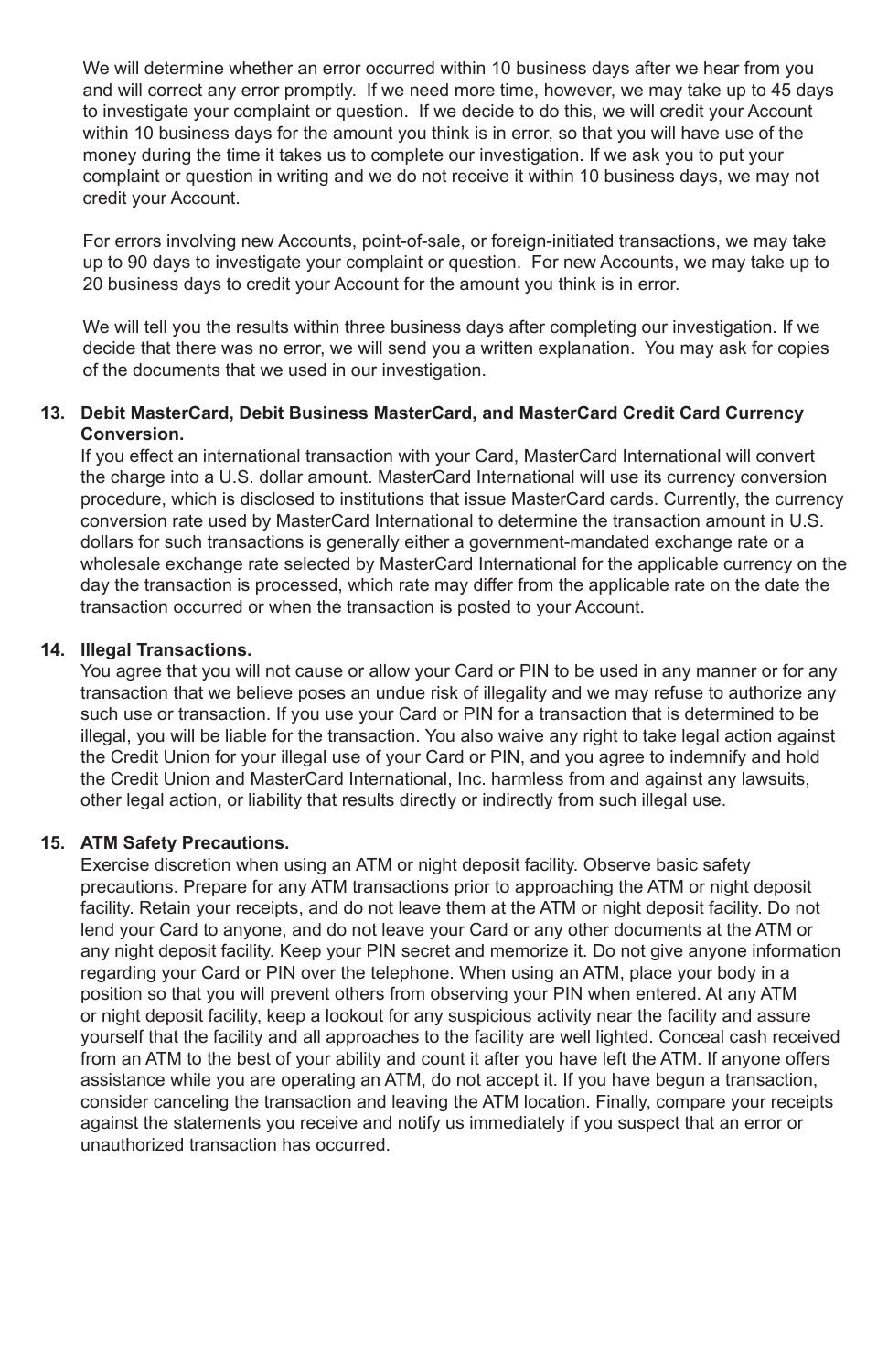